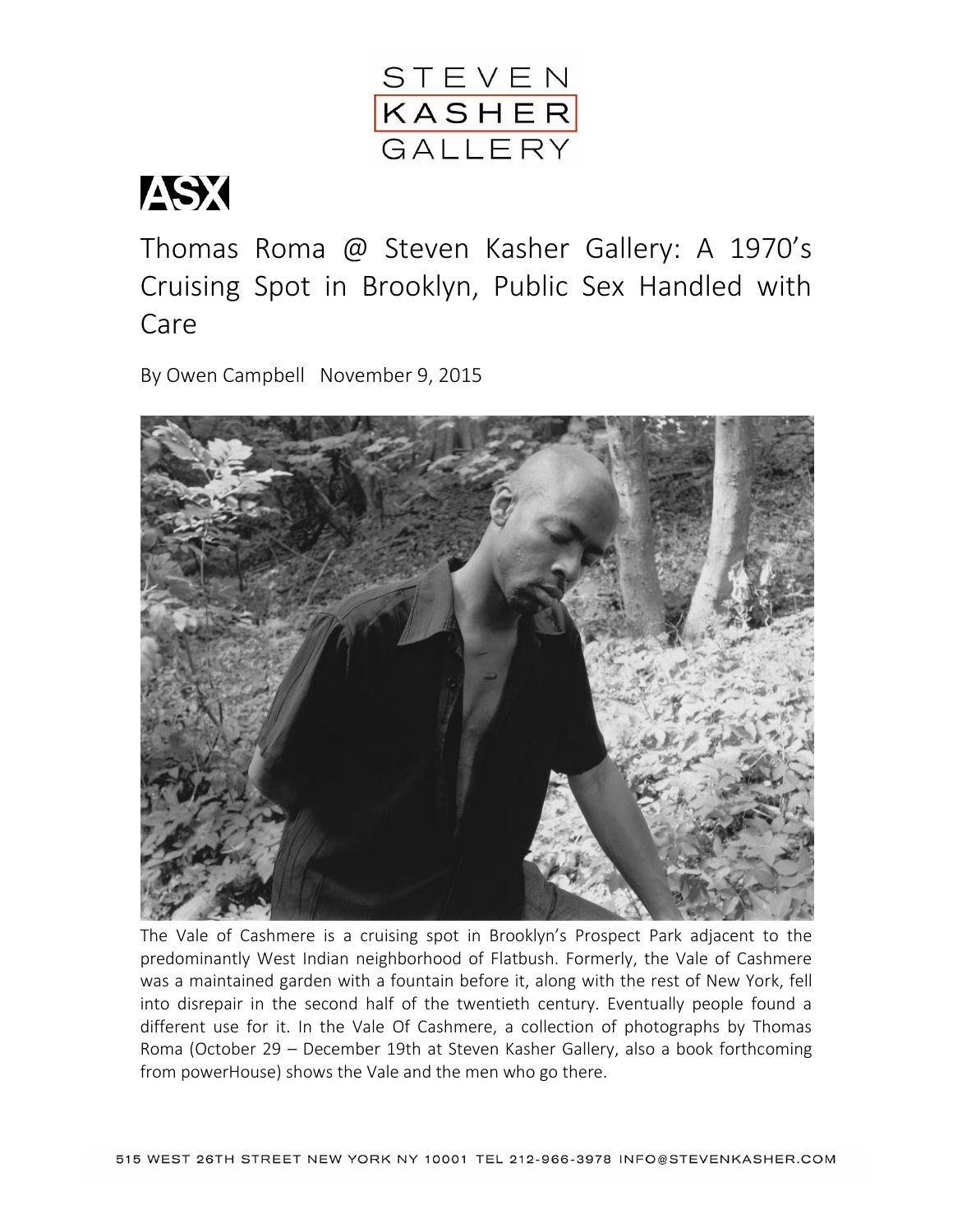

Roma learned about the Vale of Cashmere from a friend in 1976 when he dropped his friend off on the long, quiet stretch of Flatbush Avenue between Grand Army Plaza and the Prospect Park Zoo and watched as he entered the park through a hole in the fence. Years later, many years after the death of his friend, Roma rediscovered this section of the park while on a walk during his son's baseball practice. Soon he began photographing it.

Roma's images disappoint any prudish or salacious imagination of the cruising spot; there's no sense of anything sordid, much less anything lewd happening. Instead they show mostly isolated, often lonely looking subjects, incongruous in their street clothes, stranded in some Beckettian landscape of hazy sun and the brittle, semi-denuded growth of a forest in New York City. Many of the images look like warmer afternoons of the latefall and early winter, a grey landscape of twigs, light contrast and a white sky. Roma somehow balances the crooked shatter-patterns of plant life with the horizon and the gentle slope of the hills to make these barren landscapes some of the stronger images.

While it's never been easier to practice surreptitious photography than it is now, two conditions necessitated Roma shoot posed, rather than candid photographs. Firstly, he shot with a medium-format camera mounted on a tripod with exposure times of one-tosix seconds, as evinced in the blurred face of a dog wriggling as his owner holds him up. More unique to this project, however, is the sensitive, secretive nature of semianonymous public sex. Roma's handling of the issue is, in a single word, sensitive, which entails first of all asking for permission to shoot. Typically, I find that posed photographs lack character, that the act of preparation allows the subject time to protect their vulnerability with a mask of poise. Yet a pose can also allow a subject to reinvent himself, to construct a momentary identity for the photograph. Some of Roma's men pose with attitude: others are demure. There's nothing but pose to show us their interiority, but through that in itself one can see that being photographed in The Vale of Cashmere allows these men to inhabit a different self in a place that plays by different rules than the straight world.

Deep depth of field resulting from Roma's long exposure times ensures that his subjects aren't optically separated from their surroundings. They are, after all, standing in a place to approach and be approached. The elements of the photographs are restricted almost entirely to the men and the clothes they wear and the trees, the sky the ground and the leaves. Aside from that there are few details: the defining garnish of New York City, an old decaying copy of the New York Post, one of the men's shirts says, "Pack Mule."

The opening had leaves strewn on the floor of the gallery, a gesture towards the season perhaps, or it could also signal how Roma has stripped away the cover from the Vale of Cashmere. As far as immersing you in the subject matter, if you turned the corner into